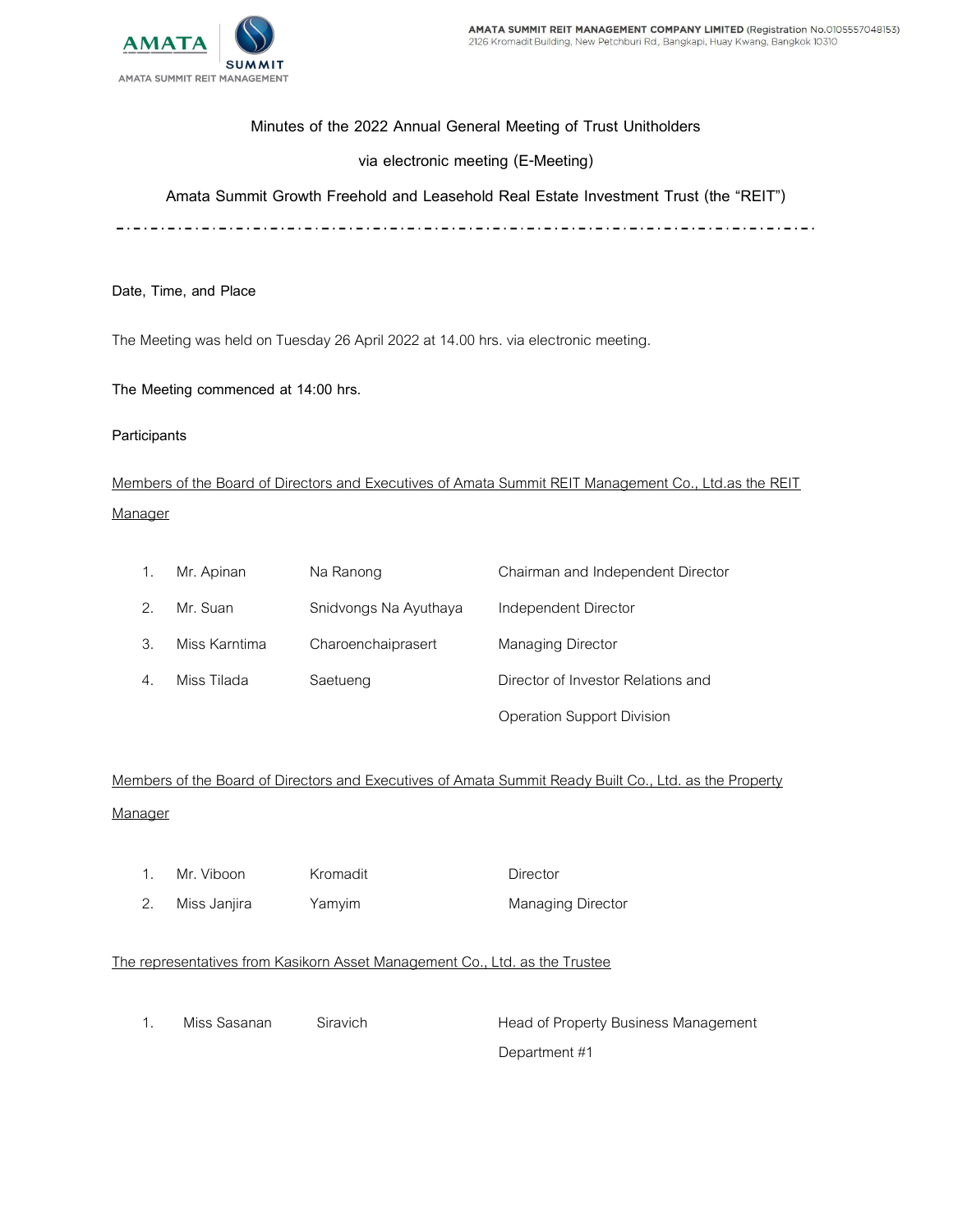

#### Auditors from EY Office Company Limited

| Miss Supannee  | Triyanantakul | Certified Public Accountant |
|----------------|---------------|-----------------------------|
| Miss Thitiporn | Lommek        | Manager                     |

 Miss Tilada Saetueng, the Master of Ceremony (M.C.), introduced the members of Boards Director and Executives of Amata Summit REIT Management Co., Ltd. as the REIT Manager, the representatives from Amata Summit Ready Built Co., Ltd. as the Property Manager, the representatives from Kasikorn Asset Management Co., Ltd. as the Trustee of the REIT and the auditors from EY Office Company Limited.

At first, the M.C. informed the resolution of the board meeting no. 1/2022 dated 11 February 2022 to the meeting that the REIT Manager scheduled the 1 March 2022 as a record date to record the name list of Trust Unitholders who are entitled to attend the 2022 AGM. In this regard, the Trust Unitholders register book showed a total of 1,247 Trust Unitholders representing a total of 357,890,000 sold (issued) trust units. On the meeting day, there were 4 Trust Unitholders attending the meeting in person, and 55 Trust Unitholders represented by their authorizes representatives. In summary, there were a total of 59 Trust Unitholders attending the meeting both in a person and by proxy, in which these 59 unitholders represented of 251,140,600 trust units, equaled to 70.1726% of the total issued trust units. Referring the trust deed, to be able to hold the AGM, the quorum requires no less than a total of 25 unitholders attending the meeting and representing no less than one-third (1/3) of the total issued trust units. Therefore, the M.C. declared that the quorum was duly constituted, and the AGM shall be conducted.

Before considering the agendas, Mr. Apinan Na Ranong, the Chairman of the Board of Directors welcomed and expressed his appreciation to all the Trust Unitholders, gave an opening remark of the AGM and inform the meeting that according to the resolution of the Board of Directors which was held on 23 March 2022, due to the uncertainty of the COVID-19 epidemic and the number of daily infected people is increasing, the company is aware and concerned about health and safety of the Trust Unitholders and those who participated in the meeting. Therefore, the company see as appropriate to the 2022 Annual General Meeting (AGM) of Trust Unitholders via electronic meeting (E-Meeting) only, in accordance with the rules stipulated in the law relating to meetings via electronic meeting and consequently invited the M.C. to proceed the meeting.

The M.C. informed the Meeting that in order to promote good corporate governance principles and to achieve equality in the treatment of unitholders, prior to this 2022 Annual General Meeting of Trust Unitholders conducted through electronic means, the Company had given the Trust Unitholders an opportunity to propose agenda items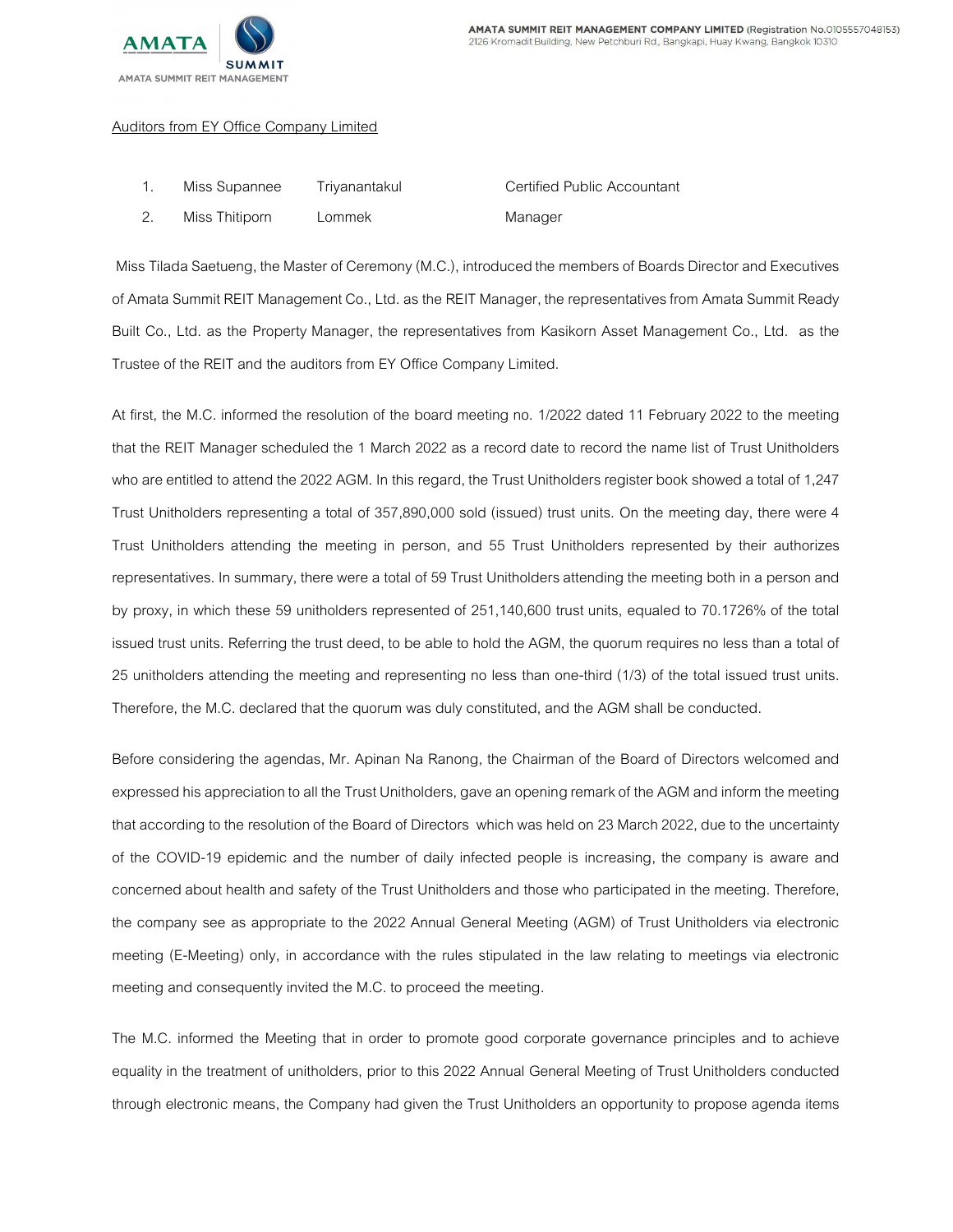

to be discussed in this Meeting via the Stock Exchange of Thailand's website and the REIT's website during the period from 1 November 2021 to 31 December 2021. However, there were no Trust Unitholders proposing any agenda items. The Company also disseminated the invitation of the 2022 Annual General Meeting of Trust Unitholders and supporting documents on the REIT's website and by post since 1 April 2022, and also on the newspaper on 9 April 2022 and disclosed the information on the dissemination on the Stock Exchange of Thailand's website beginning on 25 March 2022 in order for the Trust Unitholders to be able to consider the details with respect to the 2022 Annual General Meeting of Trust Unitholders beforehand.

The M.C. clarified the details in the meeting as follows:

- For this meeting, all agenda items to be discusses were purposed only for acknowledgement to the Trust Unitholders. Therefore, the voting was not required.
- **•** The Trust Unitholders who would like to ask questions or give recommendations can submit the questions in the questions form prior to the meeting and will be answered at the end of the relevant agenda.
- However, the M.C. will give the meeting participants an opportunity to ask questions or share opinions on each agenda. In asking or giving opinions, a unitholder is requested to the state name, surname, and clarify a status whether he/she is a unitholder or a proxy attending the meeting on behalf of a unitholder. This is for a purpose of recording the minute of the meeting by the following channel:
	- o CHAT in the Zoom meeting by sending to AMATAR Q&A
	- o Audio channel in which the participants will press the raising hand button after the staff controller allow them to speak and turn on the microphone on your device and please turn off the microphone when your conversation is over.

In case any Trust Unitholders wish to make inquiries or give any comments which are not relating to the agenda items, the Trust Unitholder is requested to ask such questions or give such opinions in the last agenda. In this regard, the Trust Unitholder is requested to make inquiries or give any comments briefly in order to give opportunity to other Trust Unitholders to exercise their right as well.

The M.C. invited the Managing Director to inform the meeting of the details on each agenda item as follows: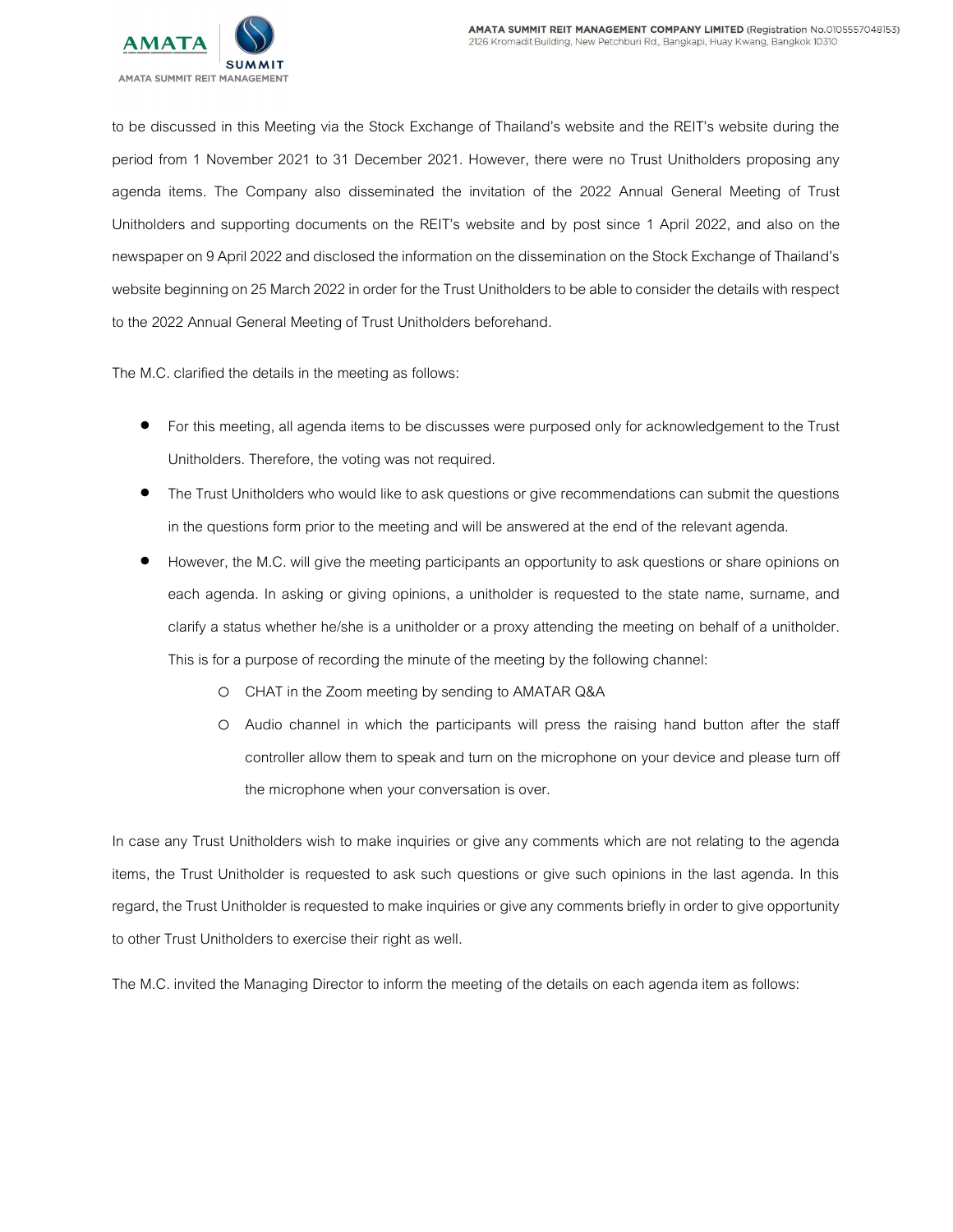



# Agenda 1 To consider and acknowledge the Performance Report of the year 2020 which was disseminated on the REIT's website on 9 April 2021

Miss Karntima Charoenchaiprasert informed the meeting that REIT Manager proposed the performance report of AMATAR of the year 2020 which was disseminated on the REIT's website on 9 April 2021 and sent to the Stock Exchange of Thailand (SET) in lieu of holding the Annual General Meeting in 2021. The copy of the Performance Report of the year 2020 is delivered to all Trust Unitholders together with this invitation letter presented as Enclosure No.1.

The M.C. informed to the meeting that this agenda was to present for acknowledgement, therefore, there was no vote on this agenda. The M.C. asked the Trust Unitholders whether they wished to make inquiries or give any comments related to this agenda.

There were no Trust Unitholders making inquiries or giving any comments to this agenda.

Resolution: The vote was not required for this agenda. The meeting acknowledged the REIT's performance report for the year 2020.

## Agenda 2 To consider and acknowledge the Trust's Operating performance for the year 2021

Miss Karntima Charoenchaiprasert informed the meetings that as of 31 December 2021 the REIT has the registered capital of 3,421.43 million Baht (MB) with total trust units of 357,890,000. Overall, the REIT has total assets of 4,888.64 MB, total liabilities of 1,3 32.23 MB, net assets of 3,556.41 MB, and total incomes of 344.25 MB. Ratio of interest-bearing debt to total assets was 25 percent, and net assets value (NAV) per unit was 9.9371 Baht.

The properties invested by the REIT consist of 88 factories with a total rental area of 160,582.52 square meters (sq.m.). The investments of the REIT can be divided into 2 sections.

- 1. Leasehold in land and properties for a period of 30 years, this investment covers of 63 factories with 112,178.52 sq.m., equaled 70 percent of total investment areas.
- 2. Freehold in land and properties, this investment covers of 25 factories with 48,408 sq.m. equaled 30 percent of total investment areas.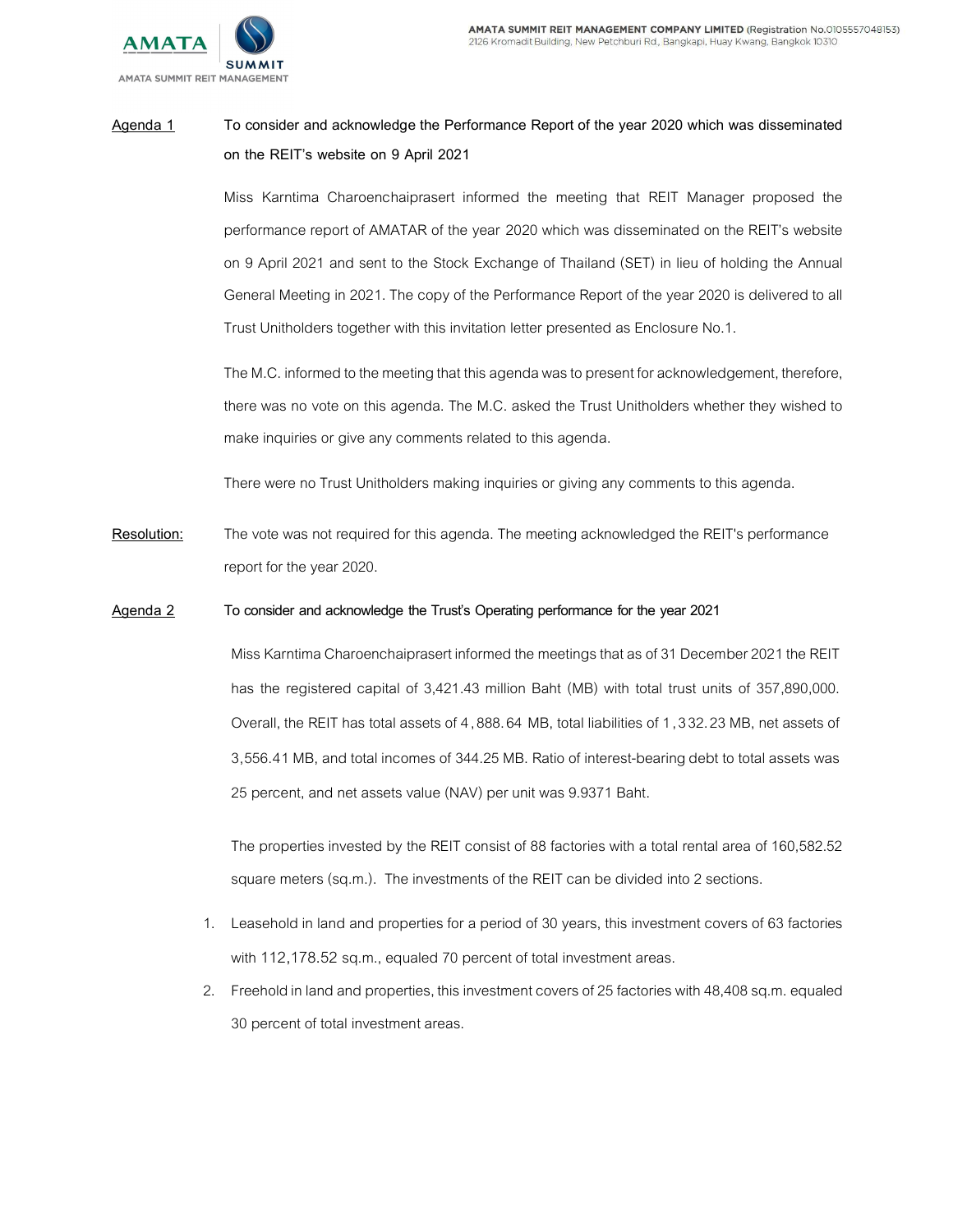

The invested properties are located in 2 locations, (1) 85 factories are located in Amata City Chonburi Industrial Estate and (2) other 3 factories are located in Amata City Rayong Industrial Estate. Overall, the occupancy rate of the REIT averaged at 83 percent.

If considering the income by nationality, the major customer is Japanese (53%), followed by Asian (20%), American (12%), European (11%), and Thai and others (4%). If considering income by types of business, it is shown that most of the customers is manufacturing processes (34%) and automotive parts (25%), following by machine parts (12%), consumer goods (15%), logistics and other (9%), and services (5%). This is shown that REIT' customers are in various type of business, and this is good for the REIT in term of sourcing customers. The revenue proportion of 10 major tenants are classified by the rent area which are the tenant's renting area of more than 5,000 square meters, between 4,001-5,000 square meters and between 3,000-4,000 square meters representing 44 percent, 11 percent, and 45 percent, respectively. The retention rate in 2021 was 74 percent.

As of 31 December 2021, the remaining terms of the lease agreement to the ratio of the total tenant area is as follows: the remaining lease agreement which is going to expire in 2022 is at 31 percent, in 2023 at 25 percent, in 2024 at 35 percent, and in 2025 at 9 percent.

The M.C. informed to the meeting that this agenda was to present for acknowledgement, therefore, there was no vote on this agenda. The M.C. asked the Trust Unitholders whether they wished to make inquiries or give any comments related to this agenda.

There were no Trust Unitholders making inquiries or giving any comments to this agenda.

- Resolution: The vote was not required for this agenda. The meeting acknowledged the REIT's operating performance for the ended 31 December 2021.
- Agenda 3 To consider and acknowledge the Financial Statements for the fiscal year ended 31 December 2021

Miss Karntima Charoenchaiprasert reported that the statement of financial position and income statement as of 31 December 2021 was audited and certified by EY Office Limited. The statement reports granted an approval from the Board of Directors on 11 February 2022, and the Board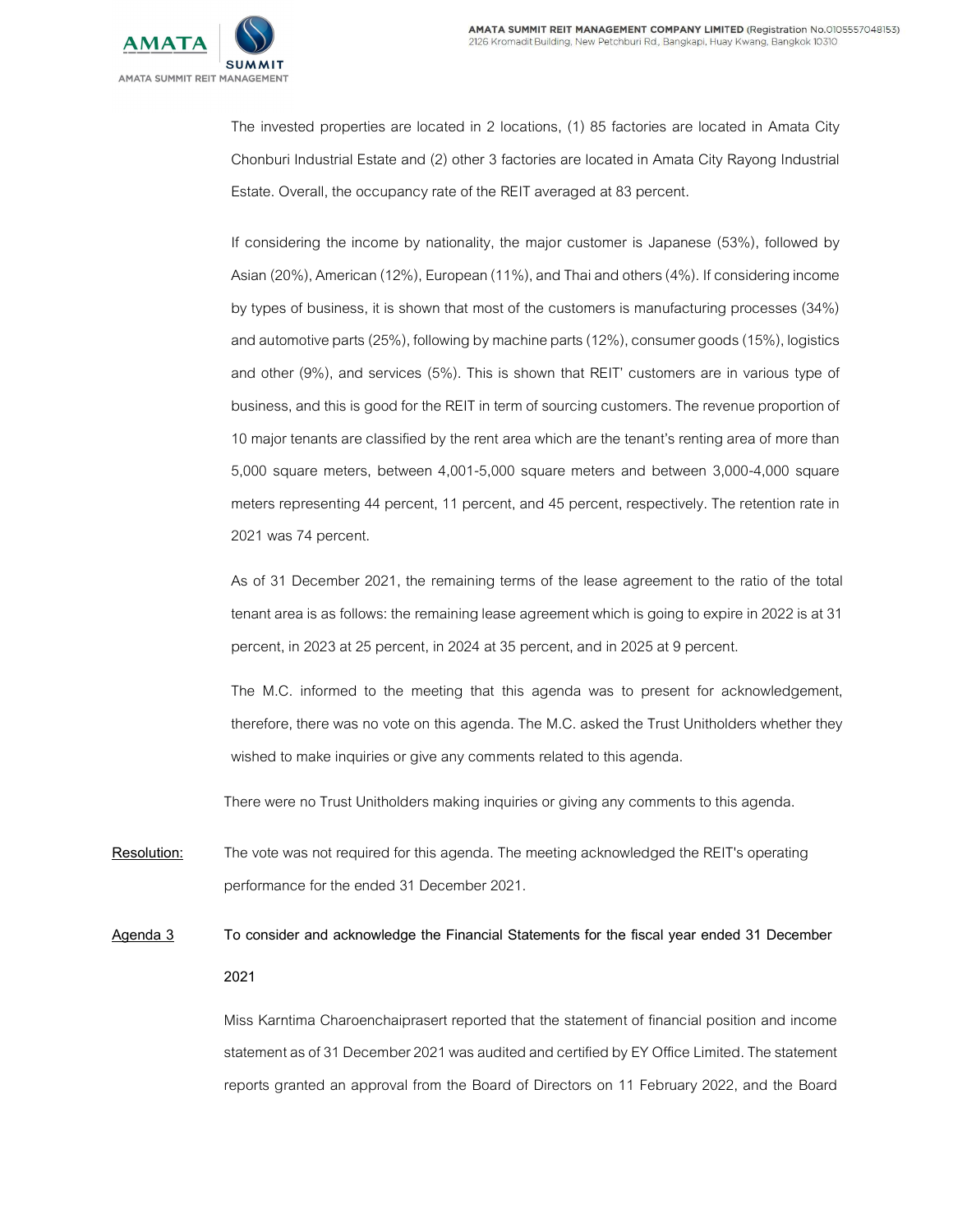

recommended to inform all Trust Unitholders of the statement of financial position and income statement for their acknowledgment. The detail of the financial position and income statement could be presented as following;

Financial Statements for the fiscal year ended 31 December 2021

| Description (Unit: Million Baht) | 2021     | 2020     | Change % |
|----------------------------------|----------|----------|----------|
| Total assets                     | 4,888.64 | 4,934.95 | (0.94)   |
| Total liabilities                | 1,332.23 | 1,337.55 | (0.40)   |
| Net assets                       | 3,556.41 | 3,597.39 | (1.14)   |
| Capital from unitholders         | 3,421.43 | 3,478.69 | (1.65)   |
| Retained earnings                | 134.98   | 118.70   | 13.72    |

On 31 December 2021, total assets equaled to 4,888.64 MB, which reduced of 0.94 percent from 2020 (4,934.95 MB). Total liabilities in 2021 was 1,332.23 MB which decreased by 0.4 percent from 2020 (1,337.55 MB). Liabilities consist of long-term loans of 1,200 MB. In 2021 net assts of the REIT was 3,556.41 MB which reduced from the net assets in 2020 (3,597.39 MB) of 1.14 percent. The retained earnings as of 31 December 2021 is 134.98 MB which increased from the retained earnings in 2020 (118.70 MB) by 13.72 percent.

## Income Statement for the year ended 31 December 2021

| Description (Unit: Million Baht)                     | 2021    | 2020    | Change $(\%)$ |
|------------------------------------------------------|---------|---------|---------------|
| Total income                                         | 344.25  | 363.76  | (5.36)        |
| Total expenses                                       | 99.90   | 93.18   | 7.22          |
| Net investment income                                | 244.35  | 270.54  | (9.69)        |
| Net realised gains on investment                     | 0.46    | 0.65    | (29.19)       |
| Net unrealised losses on investment                  | (58.53) | (66.69) | 12.24         |
| Net increase in net assets resulting from operations | 186.28  | 204.53  | (8.93)        |

For the operating performance from 1 January 2021 to 31 December 2021, the REIT generated total income of 3 44.25 MB which decreased 5.36 percent from 2020 (363.76 MB). While the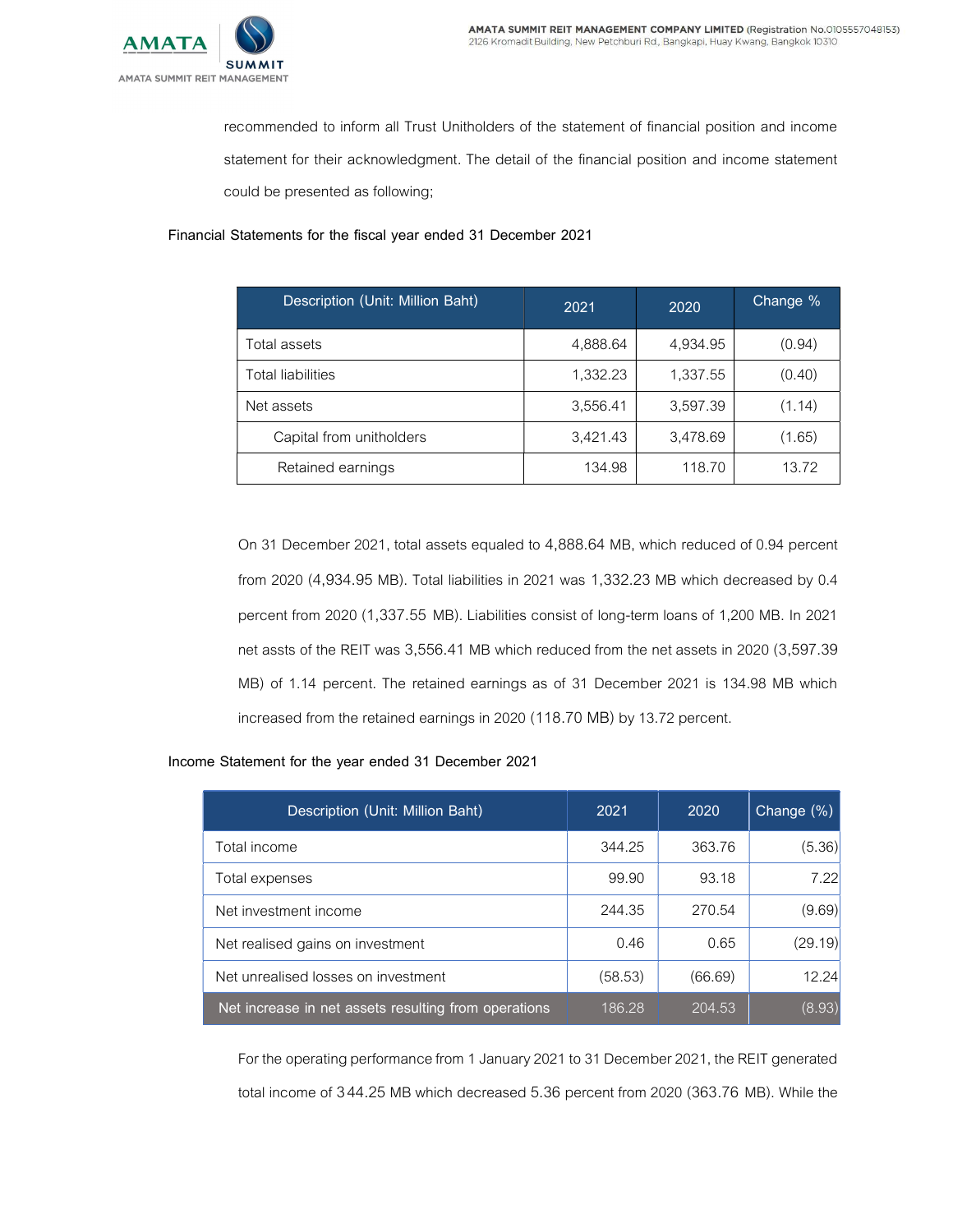

total expenses were 99.90 MB increase of 7.22 percent from the total expenses of 93.18 MB in 2020. As the consequence, the net investments income in 2021 was 2 44.35 MB while in 2020 was of 270.54 MB. The net investments income in 2021 slightly decreased from the year 2020 equaled 9.69 percent. After the reduction of unrealised losses by 58.53 MB from the net investment income of 244.35 MB and net realised gains on investment by 0.46 MB, the REIT had net increase in the net assets from the operation in 2021 of 186.28 MB. It decreased approximately 8.93 percent from an increase in the net assets from the operation in 2020 which was at 204.53 MB.

The M.C. informed that according to the question form that can submit prior to the meeting, there is a Trust Unitholder who Mr. Sombat Kulsathitporn is, a proxy, making inquiries to this agenda as following:

Q: Will the rental income in 2022 and the following years begin to close to the rental income in 2017-2019 or before the Covid-19 crisis or not? Why?

A: Miss Karntima Charoenchaiprasert explained that the rental income in 2020-2021 is directly affected by the situation of the Covid-19 outbreak since most of the tenants are SMEs operating in the form of production lines and when there is a crisis, there is a lockdown causing exports to stall and domestic consumption also declined which make tenants in trouble. The property manager has to negotiate with the tenant and together with the REIT manager to issue the relief measures to help and support tenants to pass this crisis together. Such assistance affects the REIT both in the form of rental rates and income. Even the Covid-19 is still ongoing, the business sector can continue operate their business, as a result, the REIT is getting in better and inquired to Miss Janjira Yamyim, Managing Director of Amata Summit Ready Build Company Limited as a property manager for the additional comments.

Miss Janjira Yamyim informed that she has the same opinion as Miss Karntima in the overall picture tends to be in a better direction. Due to the situation of the COVID-19 outbreak, it is the main factor that makes REIT and tenants encounter economic difficulties. Moreover, in the past year, the country's lockdown measures also affect the rental investment because it slows down all new investors and it is not easy to search for the new tenants. In addition, the country's lockdown measures affecting existing tenants since most of the tenants are SMEs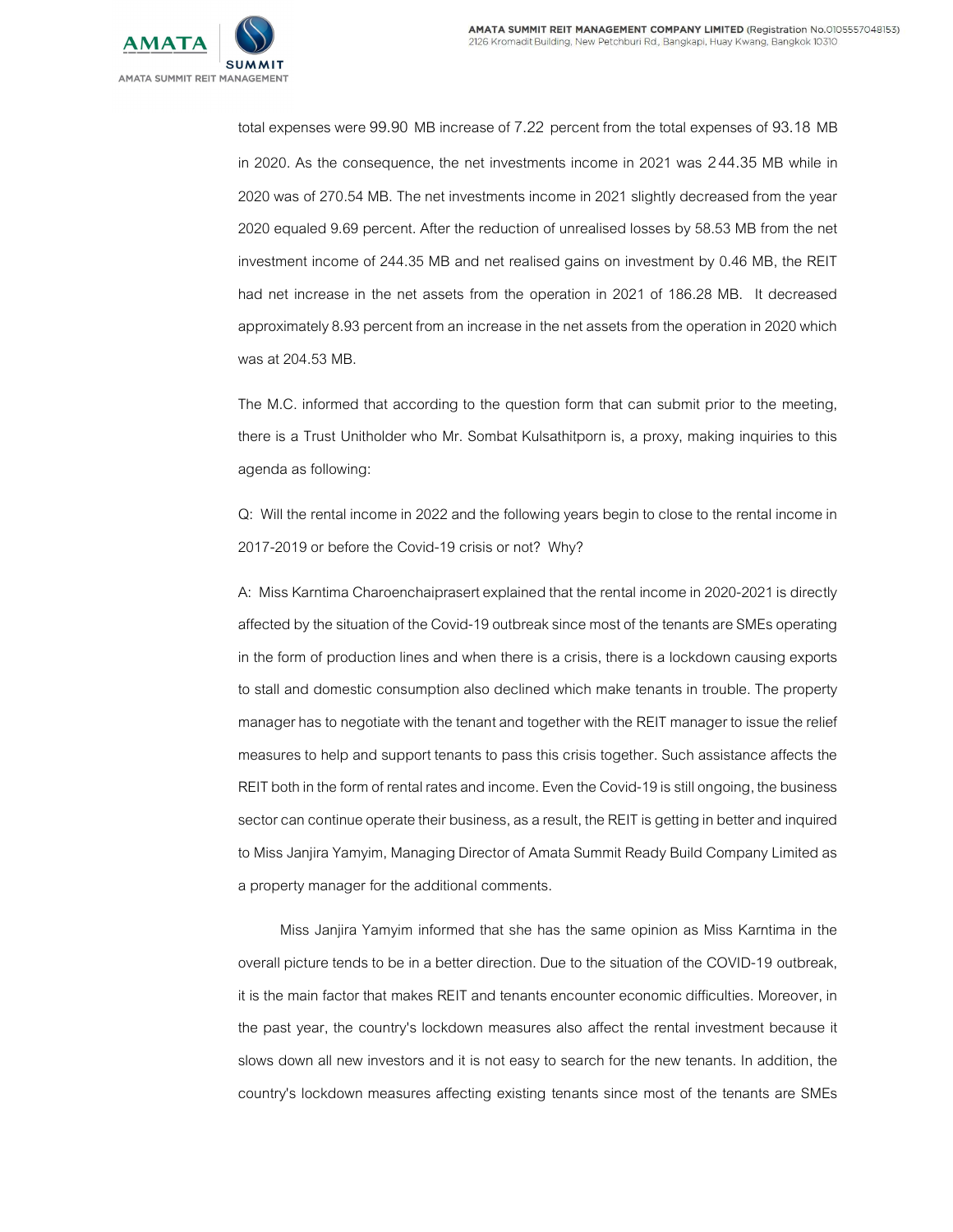

and when faced with the situation of the Covid-19 outbreak for 2 years, we have to support each other and help tenants by giving discounts or credit terms. At the end of last year, the REIT started to have new tenants coming in due to the relief measures in the country, so the REIT is going to be better.

The M.C. informed to the meeting that this agenda was to present for acknowledgement, therefore, there was no vote on this agenda. The M.C. asked the Trust Unitholders whether they wished to make inquiries or give any comments related to this agenda.

There were no further inquiries for this agenda.

Resolution: The vote was not required for this agenda. The meeting acknowledged the audited Financial Statements for the fiscal year ended 31 December 2021 from EY Office Limited.

Agenda 4 To consider and acknowledge the distribution payment for the year 2021 and the  $4<sup>th</sup>$  capital reduction

> Miss Karntima Charoenchaiprasert reported the meeting of the distribution payment. The REIT has the distribution policy following the Trust Deed in which the distribution to the unitholders shall not less than 90% of adjusted net profit and not over 4 times per fiscal year.

> Due to the Trust's business performance from 1 January 2021 to 31 December 2021, the Trust had the net profit of 244.35 MB. The distributions in 2021 were made for 3 times and the  $4<sup>th</sup>$ capital reduction summarized as following:

The 1<sup>st</sup> dividend for the performance period between 1 January 2021 to 31 March 2021 was paid at a rate of 0.16 Baht per unit on 15 June 2021.

The  $2^{nd}$  dividend for the performance period between 1 April 2021 to 30 June 2021 was at a rate of 0.16 Baht per unit paid on 14 September 2021.

The  $3<sup>rd</sup>$  dividend for the performance period between 1 July 2021 to 30 September 2021 was paid at a rate of 0.155 Baht per unit on 14 December 2021.

For the operating performance between 1 October 2021 to 31 December 2021, the REIT does not pay any distribution due to at the end of the year, the REIT has arranged an annual asset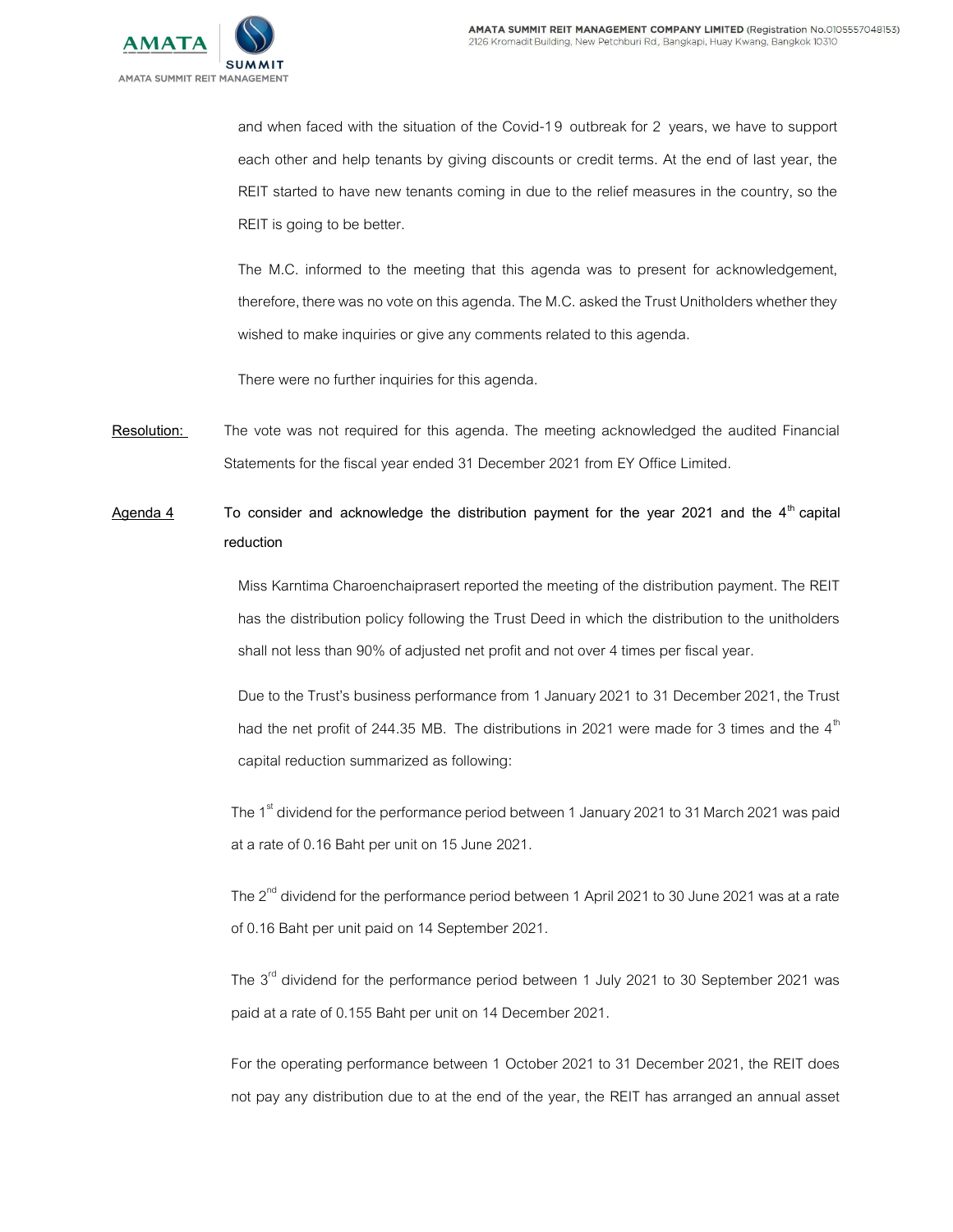

appraisal and there was a loss from fair value in the amount of 58.53 MB. Therefore, the Board of Directors Meeting No. 1/2022 held on February 11, 2022, resolved to approve the 4th reduction of the paid-up capital by reducing the value of unit trust at the rate of 0.155 baht per unit amounting to 55.47 MB, the remaining paid-up capital is 3,365.96 MB and the par value of the trust units is 9.405 baht per trust unit which paid back to the Trust Unitholders on March 21, 2022. The repayment of the trust unit value from the capital reduction is to reduce the excess liquidity from the net loss that has not yet occurred from the appraisal of investment value.

The Trust paid dividend for the performance of the year 2021 at a total of 0.475 baht per unit, and the distribution in regarding the capital reduction is 0.155 baht per unit in which the total dividend distribution equaled 0.630 baht per unit or 6.7 percent.

In summary, the Trust has paid the dividend at a total of 4.210 baht per unit since the establishment of the Trust with the distribution of capital reduction of 0.595 baht per unit, totaling of 4.805 baht per unit.

The M.C. informed to the meeting that this agenda was to present for acknowledgement, therefore, there was no vote on this agenda. The M.C. asked the Trust Unitholders whether they wished to make inquiries or give any comments related to this agenda.

There were no Trust Unitholders making inquiries or giving any comments to this agenda.

Resolution: The vote was not required for this agenda. The meeting acknowledged the distribution payment for the year 2021 and the 4th capital reduction.

Agenda 5 To consider and acknowledge the appointment of the auditor and the determination of remuneration for the year 2022

> Miss Karntima Charoenchaiprasert reported to the meeting. The REIT deemed that it is appropriate to appoint the auditor from EY Office Limited's name as follows to be the Trust's auditors for the year 2022:

- Ms. Supannee Triyanantakul, C.P.A. Registration No. 4498 and/or
- Ms. Watoo Kayankannavee, C.P.A. Registration No. 5423 and/or
- **Ms. Isaraporn Wisutthiyan, C.P.A. Registration No. 7480**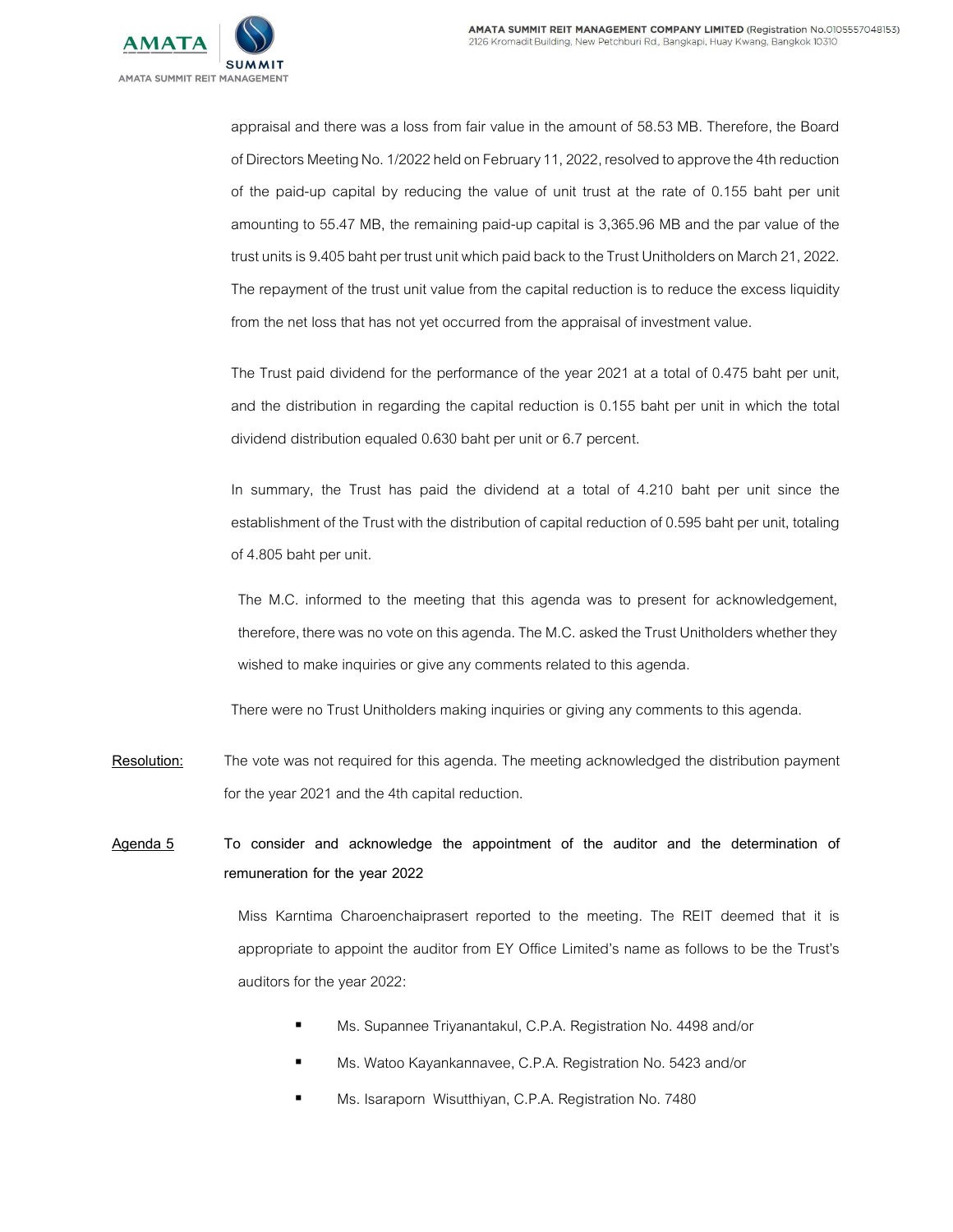

One of the abovementioned auditors would audit and opinion the annual financial statement and quarterly financial statement of the REIT with remuneration of 695,000 baht. The remuneration in 2022 is 10,000 baht higher than last year (The auditors' remuneration for the year 2021 was 685,000 baht) or 1.5 percent increase. However, REIT Manager opinioned that the amount of remuneration was appropriate, and it is lower than market prices.

EY Office Limited had properly performed the duties as an auditor for the REIT since the beginning of the REIT. They have a rigid knowledge, experiences and skills on the Trust's auditing and no conflict of interest with the Trust. Moreover, auditors of EY Office Limited are certified. Thus, the REIT Manager would like to propose the Meeting to consider and acknowledge the appointment of the auditor and the remuneration for the year 2022.

The M.C. informed to the meeting that this agenda was to present for acknowledgement, therefore, there was no vote on this agenda. The M.C. asked the Trust Unitholders whether they wished to make inquiries or give any comments related to this agenda.

There were no Trust Unitholders making inquiries or giving any comments to this agenda.

Resolution: The vote was not required for this agenda. The meeting acknowledged the appointment of the auditor and the determination of remuneration for the year 2022.

 $A$ genda  $6$  Others (if any)

The M.C. asked the Trust Unitholders whether they wished to make inquiries or give any comments related to this agenda. A few unitholders made inquiries as following;

Q: Mr. Adisorn Tiraratchailert, being a proxy, inquired about the reason why over the past few years, the price has dropped from about 12 baht to less than 8 baht and would like to know how the situation of the Southeast Insurance Co., Ltd. affects the REIT.

A: Miss Karntima Charoenchaiprasert answered that the REIT did not have insurance with the Southeast Insurance PCL. and for the Southeast Insurance PCL. that are in the top 10 major Trust Unitholders is the Southeast Life Insurance PCL., not the Southeast Insurance PCL., however the REIT manager has been monitoring the situation closely and has communicated with the investment team of Southeast Life Insurance.